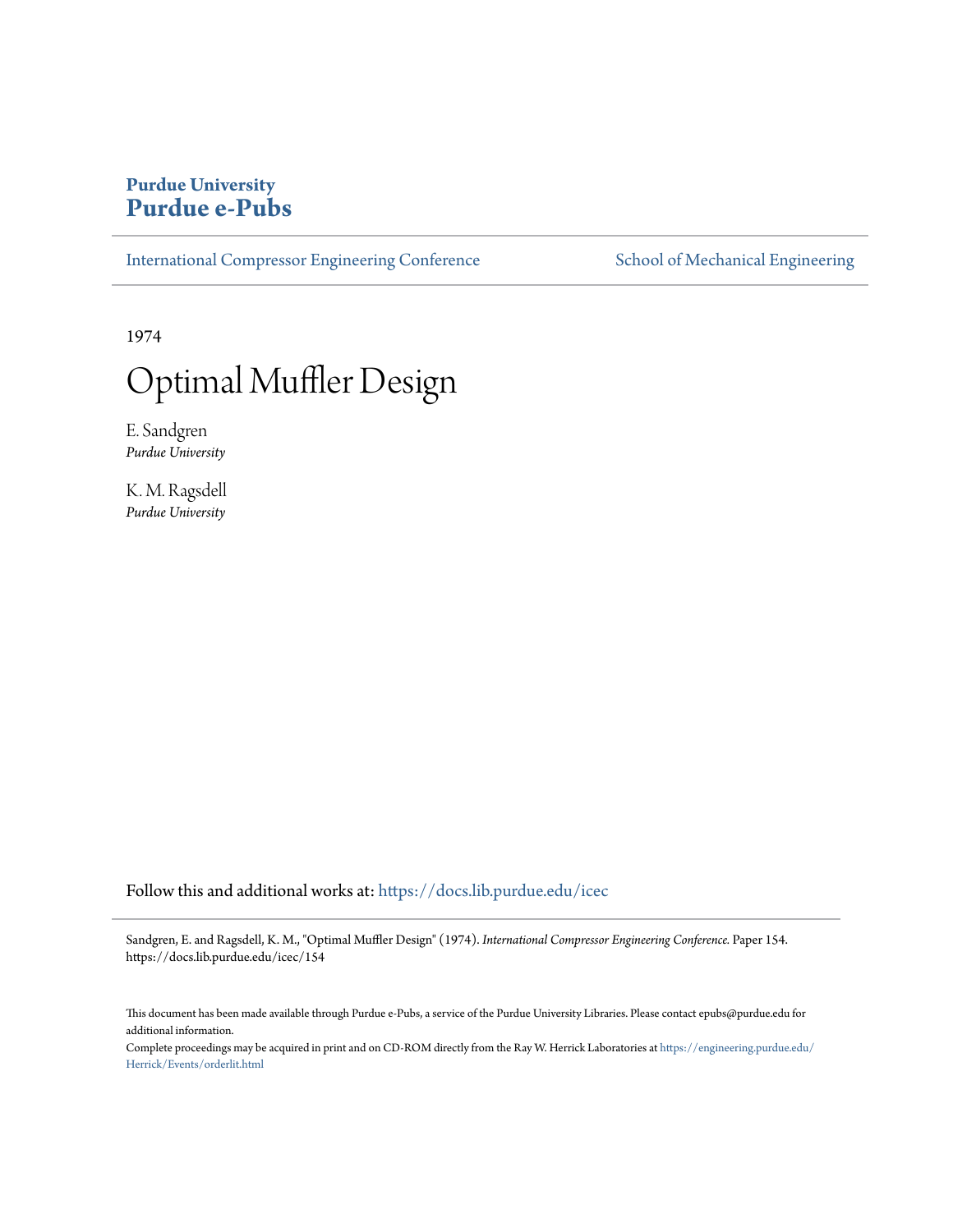Eric Sandgren Graduate Research Assistant

Kenneth M. Ragsdell Assistant Professor, Mechanical Engineering

Ray W. Herrick Laboratories<br>School of Mechanical Engineering<br>Purdue University<br>West Lafayette, Indiana 47907

The application of nonlinear programming<br>methods to the design of compressor muf-<br>fler systems is demonstrated. A simpli-<br>fied muffler geometry is assumed and a<br>standard impedance analysis approach is<br>employed. A square wa muffler input is assumed, and muffler<br>design parameters are selected using modern optimization techniques. The resulting<br>optimal design most closely approximates<br>specifications within the muffler class<br>considered.

## INTRODUCTION

Presently one of the greatest problems in<br>the design of mufflers for compressors is<br>in the reduction of the noise level.<br>Usually the noise problem is limited to a<br>frequency band and if the sound pressure<br>level of the frequ level is reduced. The frequency attenua--<br>tion characteristics of a given muffler<br>design can be calculated by any of a number design can be calculated by any of a num-<br>ber of techniques such as the acoustical<br>impedance method, the method of characteristics, or by the shock tube method. It is<br>not, however, usually obvious base muffler should be changed to bring about muffler should be changed to bring about the desired attenuation characteristics. This is an excellent example of where modern This is an excellent example of where mod-<br>ern optimization theory can be applied.<br>Since the frequency attenuation character-<br>istics of a rime istics of a given muffler design can be<br>calculated analytically, optimization<br>theory can be applied to determine what Since the frequency attenuation character-<br>istics of a given muffler design can be<br>calculated analytically, optimization<br>theory can be applied to determine what<br>changes need be made to provide the desired<br>characteristics.

Alfredson [1] did much of the initial<br>Work in this field of the initial work in this field. In his work the sum<br>of the squares of all frequency attenua-. tions less than a specified minimum attenu-<br>ation was used as a performance criteria,<br>or as it is called in optimization theory,<br>the objective function. This criteria,<br>however, is just one of many possible objec-<br>jective f design procedure is presented which allows<br>the designer to pick his own desired frequency the designer to pick his own desired fre-<br>quency attenuation function. This method<br>is then demonstrated on a simple muffler

configuration, and a comparative study<br>of some of the currently popular optim-<br>ization algorithms is conducted to see<br>which, if any, of the methods handles<br>the problem most effectively.

# ACOUSTICAL IMPEDANCE APPROACH

The acoustical impedance *is* defined pressure to the volume velocity. Here<br>acoustic pressure refers only to the<br>fluctuations from the mean pressure<br>and not the total pressure. If it is<br>assumed that the acoustic pressure is<br>small when compared to the mean pres dimensional, and that the diameter of any wavelength muffler element is much smaller than the<br>wavelength of sound in the acoustic medium,<br>then the acoustic pressure can be given as:

$$
p = A_1 e^{2(\omega t - kx)} + B_1 e^{2(\omega t + kx)}
$$
 (1)

where  $A_1$  and  $B_1$  are the magnitudes of the positive and negative traveling waves. The volume velocity is related to the acoustic pressure by:

$$
u = p / \bar{\rho}c \tag{2}
$$

Now by applying equations (1) and (2) to a<br>given muffler configuration and applying<br>the boundary conditions that both the<br>acoustic pressure and volume velocity are<br>continuous at a discontinuity, the impe-<br>dance can be desc dance can be described by the mean gas<br>properties of the acoustical medium and by<br>the geometry of the puffical medium and by more the geometry of the muffler elements. A more complete discussion of acoustical impedance is given in the references [2, 3, 4].

# MATHEMATICAL PROGRAMMING MODEL

The standard form for the mathematical<br>programming problem is a<u>s</u> follows: Given ~n programming problem is as follows: Given  $\underline{\mathbf{a}}$ n objective function F(X) of n variables,<br> $\overline{\mathbf{x}} = (\mathbf{x}_1, \mathbf{x}_2, \mathbf{x}_3, \dots, \mathbf{x}_n)$ , and a<br>feasible starting position  $\overline{\mathbf{x}}_0$ , find  $\overline{\mathbf{x}}_m$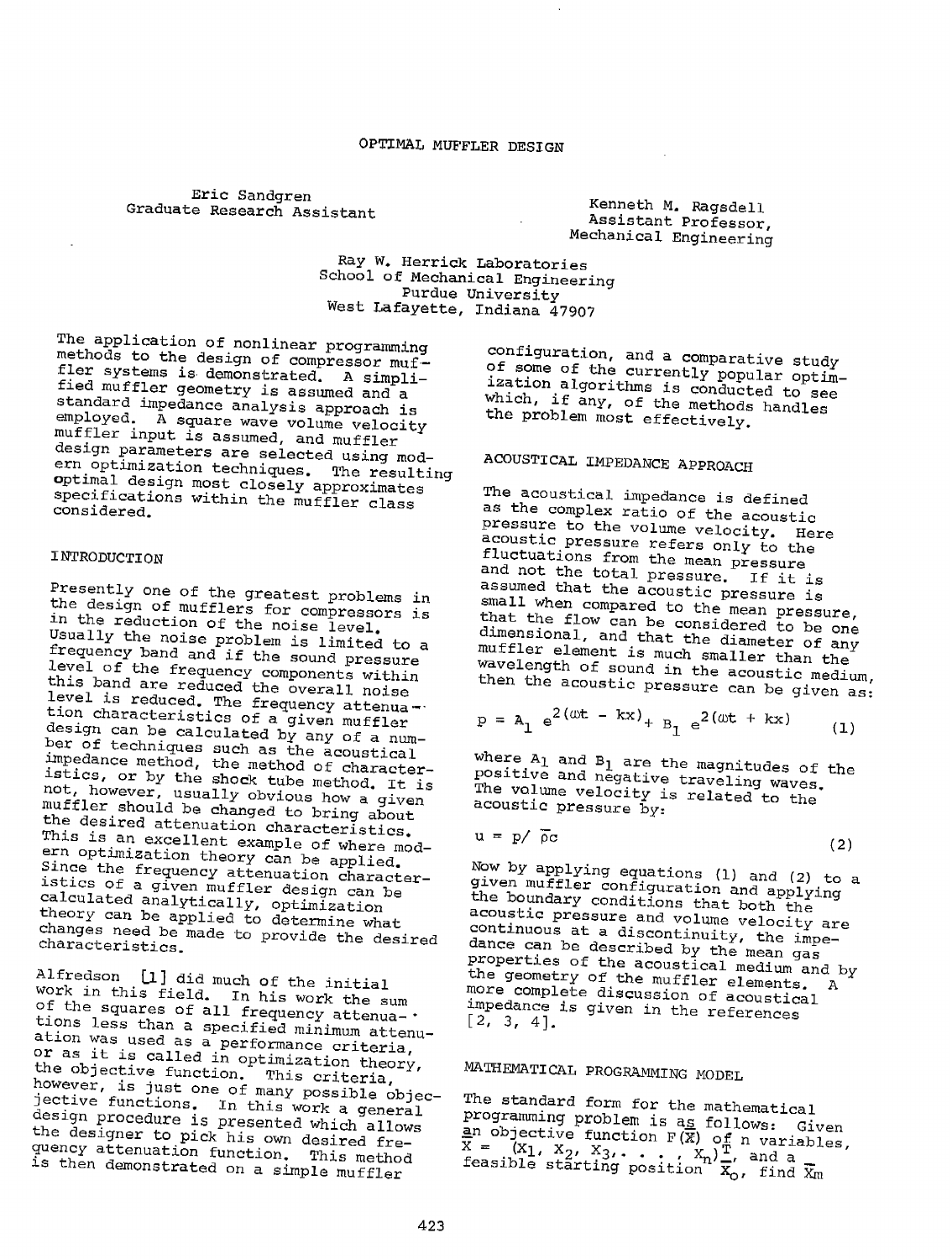such that  $F(\overline{X}m)$  approaches with prescribed closeness a *minimum* satisfying the con straints  $\phi_i(\overline{X}) \geq 0$ , i = 1, 2, 3, ... k and  $\psi$   $\overline{\chi}$  = 0, j = 1, 2, 3, . . . 1.

For muffler optimization the  $\overline{X}$  vector would contain the geometrical properties of the muffler elements which are allowed to be changed. Common examples of dimensions which could be used would be crossectional areas or diameters and lengths of the individual muffler elements. The objective function F  $(\bar{X})$  must contain a method of calculating the frequency spectrum of a <sup>g</sup>iven muffler, whether the spectrum be the volume velocity, pressure, or sound pressure level frequency spectrum. The objective function must also contain the desired frequency spectrum which the designer has specified. The output then is a single number which provides an indication of how close a muffler design approaches the desired frequency spectrum. One simple way of obtaining an indication of the performance is the following:

$$
F(\overline{X}) = \frac{N}{i \underline{\Sigma}_1} (\text{fdes}_{i} - \text{fact}_{i})^2 \qquad (3)
$$

where fdes; is the desired frequency response of the ith harmonic, fact, is the actual frequency response of the<sup>1</sup> ith harmonic and N is the highest harmonic<br>being considered. The common muffler being considered. constraints would basically be the geometrical constraints which are needed to make sure that the final design is physically reasonable and that the muffler will fit into the given space allowed. Also special constraints may be needed in order that the approximations made in calculating the frequency response of the muffler are valid.

Once the problem has been put into this standard form any of a number of popular optimization algorithms may be used to find the optimal solution. It must be realized, however, that the muffler class under consideration may not be able to provide the desired frequency response, but the resulting optimal design will be the design which comes the closest to the desired frequency response within the muffler class under consideration.

An example problem will now be used to further clarify this procedure.

#### SAMPLE PROBLEM

In order to demonstrate the solution procedure the simple muffler configuration shown in figure 1 was used. The  $\bar{X}$  vector for this case would contain the diameter of each element and the length of the first element. So  $\overline{X} = (D_1, D_2, L_1)$ .

The desired output for this example will *be* the output volume velocity, since for this simple muffler configuration the impedance in the discharge element is <sup>a</sup> constant and thus frequency independent, and from the volume velocity the pressure or sound pressure level could easily be calculated. The acoustical impedance approach was used to calculate the output volume velocity  $u_2$ . For this case the input impedance is given as [5]

(4)  
\n
$$
Z_{I} = \frac{\overline{\rho}c}{SI} \frac{SI/_{S2} \cos k L_{I} + j \sin k L_{I}}{\cos k L_{I} + j \frac{SI/_{S2} \sin k L_{I}}{\sin k L_{I}} = \frac{pI}{UI}
$$
\nwhere S<sub>1</sub> and S<sub>2</sub> are the crossection

where S1 and S<sub>2</sub> are the crossectional<br>areas of the first and second sections. The transfer impedance is given by

$$
Z_{T} = \overline{\rho}c \quad \frac{1}{S2} \cos k L_1 + j \frac{1}{S1} \sin k L_1 = \frac{PI}{U2}
$$
\n(5)

The input volume velocity  $\mathtt{u_{T}}$  is assumed to be a square wave pulse. The input pressure  $\Pr$  , can be calculated from equation [4] and the output volume velocityU2 can then be calculated from equation [5].

For this test case the desired volume velocity *is* to have only low frequency components so <sup>a</sup>muffler is being sought which will act as <sup>a</sup>low pass filter. The three frequency functions which were used are shown in figure 2. The objective function for each case then was put in the form of equation [3] or

$$
F(\overline{X}) = \sum_{i=1}^{20} (U_{\text{des}i} - U_{2i})^2
$$

where now the first twenty harmonics are being considered.

The constraints used were as follows:

 $1" \leq D_1 \leq 5"$ .5"  $\leq D_2 \leq 5$ "  $.5" \leq L_1 \leq 5"$ 

These constraints were chosen to limit the design physically and to assure that the assumptions made in the acoustic impedance approach are applicable.

The problem in this form was then solved using seven different optimization algorithms available in **an** interactive version of Optisep [6] available on Purdue's computer system. A listing of these seven different methods and a brief description of each is given below.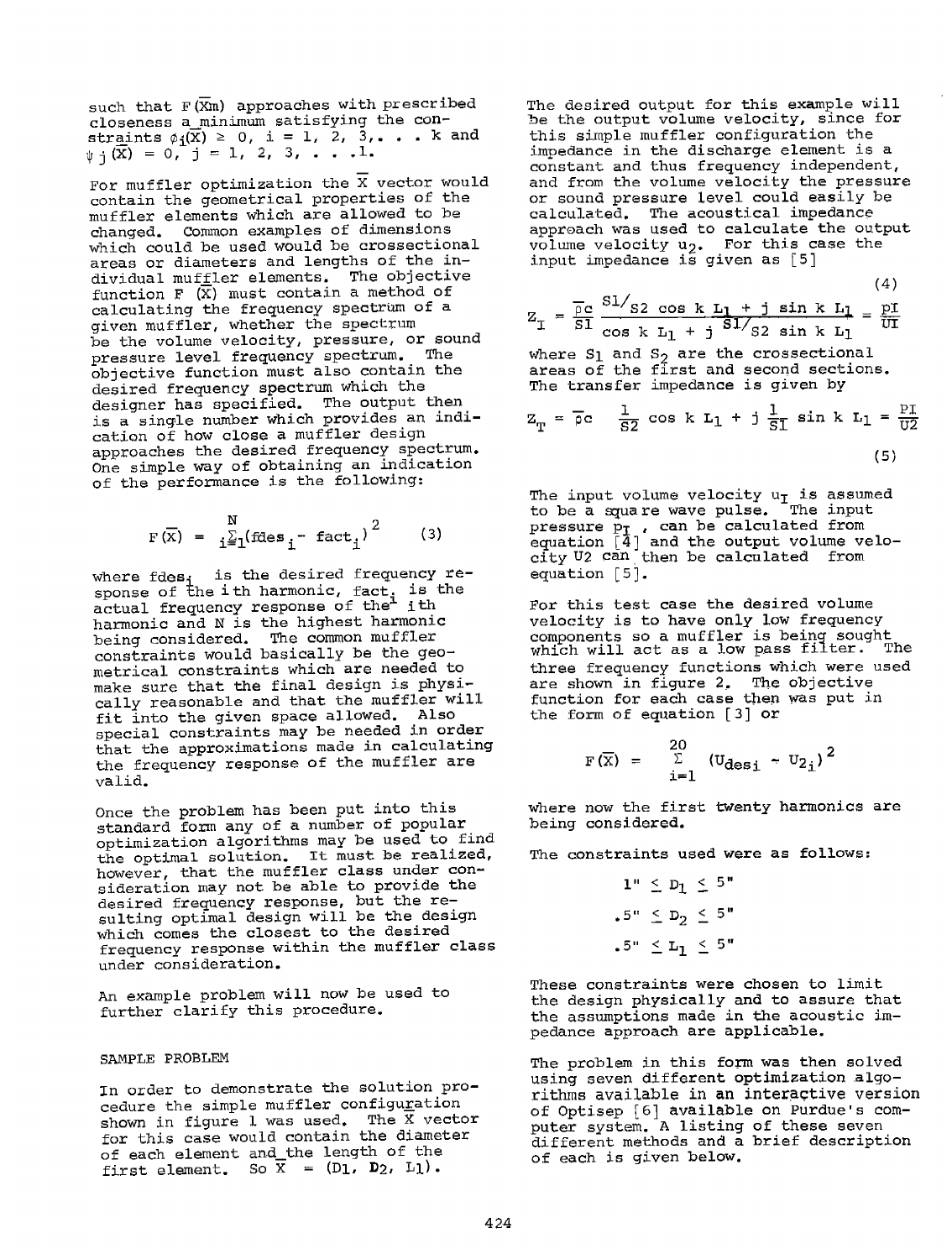- 1. David Davidon-Fletcher-Powell gradient search method with penalty function.
- 2. Memgrd - Miele's memory gradient search method with penalty function.
- $\frac{3.5 \text{ mplex}}{2.5 \times 10^{-4} \text{ m}}$  The Simplex method of direct search with penalty function.
- 4. Adrans Random search strategy with accelerated pattern moves with penalty function.
- 5. Approx - Successive linear approximation search method.
- 6. Random - Random search strategy with shrinkage.
- $7.$  Seekl Hooke and Jeeves direct search method with penalty function.

<sup>A</sup>further discussion of these methods is given in reference [7]. The starting position for all cases was chosen as

$$
\overline{X}
$$
 = (2, 1, 2)  $T$ .

#### RESULTS

<sup>A</sup>comparative listing of the results of all seven methods *is* given for each of the three desired output functions in tables 1, 2 and 3. All seven methods handled the problem satisfactorally, but the Hooke and Jeeves direct search method arrived at the minimum *in* the least amount of computer time.

Graphs of the harmonics of the output<br>volume velocity for all three desired functions are given in figures 3, 4, and 5. In all cases the desired function is not reached but the objective function is reduced by at least 60%.

## CONCLUSION

The method developed for the optimal design of mufflers was demonstrated on <sup>a</sup>simple muffler element which had only three design parameters. The method, however, is applicable to any muffler configuration which can be modeled. The resulting design cannot be guaranteed to fit the desired function exactly but the<br>resulting design will be as close as possible within the muffler class considered.

# NOMENCLATURE

<sup>C</sup>= speed of sound *in* acoustic medium

 $D =$  diameter

- $F(X) =$  objective function to be minimized
- j = imaginary number
- k = wave number
- $L =$  length
- p = pressure
- <sup>s</sup>= crossectional area
- $u =$  volume velocity
- $X =$  vector containing design variables
- $\overline{\rho}$  = mean density of acoustic medium
- *¢i* ith inequality constraint
- $\Psi_{\mathbf{i}}$  = jth equality constraint

# REFERENCES

- Alfredson, R.J., "The Design and Optimization of Exhaust Silencers," Ph.D. Thesis, University of Southampton, 1970.
- 2. Kinsler, L.E., and Frey, A.R., Fundamentals of Acoustics, John Wiley and Sons, 1966.
- 3. Harris, C.M., Handbook of Noise Control, McGraw-Hill, 1957.
- 4. Mason, W.P., Electromechanical Transducer and Wave Filters, Van Nostrand, 1948.
- 5. Elson, J. P., and Soedel, w., "The Calculation of Discharge Pressure Oscillations in a Reciprocating Compressor, " Submitted to "Sound and Vibrations" for publication.
- 6. Siddall, J.N., "Opti-Sep: Designer's Optimization Subroutines,'' McMaster University, canada, 1971.
- 7. Siddall, J.N., Analytical Decision Making in Engineering Design, Prentice Hall, 1972.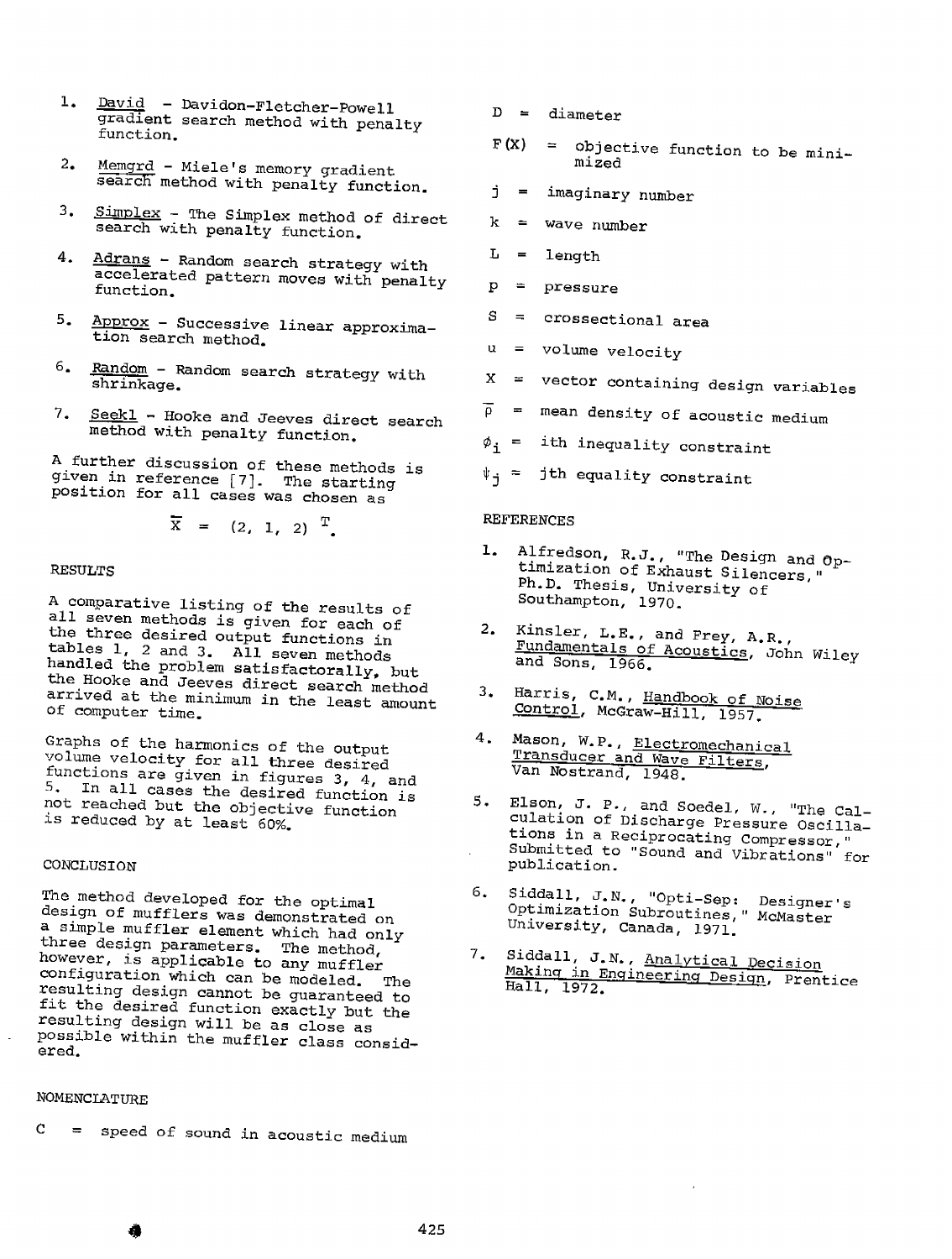



Figure 1 Simplified Muffler to be Optimized

| METHOD                                              | DAVID  | MIELE  | SIMPLX | ADRANS | APPROX | RANDOM | <b>SEEK1</b> |
|-----------------------------------------------------|--------|--------|--------|--------|--------|--------|--------------|
| X(1)                                                | 1.2647 | 1.3113 | 1.0837 | 1.9529 | 1.5078 | 1,6628 | 1.0105       |
| X(2)                                                | 3.0641 | 3.2129 | 2.6427 | 4.7551 | 2.4453 | 2.9443 | 2.4644       |
| X(3)                                                | 3.9873 | 3.9937 | 3.9893 | 3.9889 | 2.2578 | 3.5259 | 3.9894       |
| $F(\overline{X}_0)$                                 | 17785. | 17785. | 17785. | 17785. | 17785. | 17785. | 17785.       |
| $\mathbb{F}(\bar{\mathbf{X}}_{\bar{\mathfrak{m}}})$ | 4128.9 | 4128.9 | 4128.8 | 4128.8 | 5831.8 | 4793.2 | 4128.8       |

Table 1 Comparative Results for Qdes = 100  $\mathrm{e}^{-\ast\ln\hphantom{0}}$ 

| METHOD           | DAVID  | MIELE  | SIMPLX | <b>ADRANS</b> | APPROX | <b>RANDOM</b> | <b>SEEK1</b> |
|------------------|--------|--------|--------|---------------|--------|---------------|--------------|
| X(1)             | 2.8538 | 2.1094 | 2.3596 | 4.5481        | 2.0078 | 4.4342        | 2.4377       |
| X(2)             | 1.7986 | 1.3004 | 1.4919 | 2.5498        | .9922  | 2.6605        | 1.1820       |
| X(3)             | .9368  | .8822  | .9324  | .7020         | .5234  | .8228         | .5000        |
| $F(\bar{X}_0)$   | 2691.7 | 2691.7 | 2691.7 | 2691.7        | 2691.7 | 2691.7        | 2691.7       |
| $F(\bar{X}_{m})$ | 1579.3 | 1579.1 | 1579.4 | 1578.5        | 1578.1 | 1578.9        | 1578.1       |

Table 2 Comparative Results for Qdes = 100  $e^{-.2n}$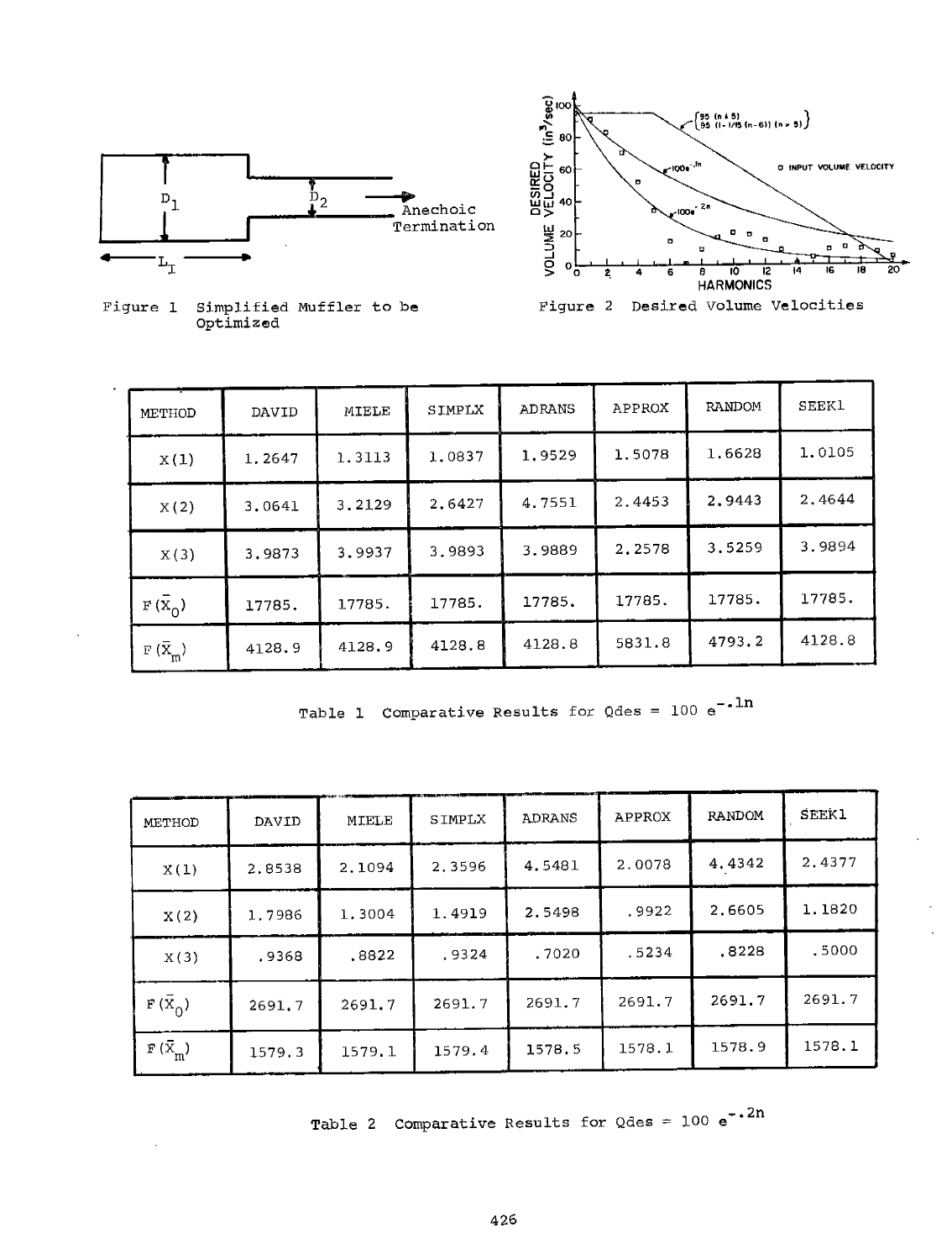| METHOD         | DAVID  | MIELE  | SIMPLX | ADRANS | APPROX | RANDOM | <b>SEEK1</b> |
|----------------|--------|--------|--------|--------|--------|--------|--------------|
| X(1)           | 1.0000 | 1.0067 | 1.0419 | 1.0540 | 1,0703 | 1.6472 | 1,0000       |
| X(2)           | 4.9999 | 3.7886 | 4.9510 | 4.7548 | 2.8047 | 4.2766 | 5.0000       |
| X(3)           | 4,1108 | 4.1423 | 4.0173 | 4.0509 | 3.7578 | 3.5265 | 4.1109       |
| $F(X_{()})$    | 50684. | 50684. | 50684. | 50684. | 50684. | 50684. | 50684.       |
| $F(\vec{x}_m)$ | 13531. | 14954. | 13885. | 13944. | 15566. | 16328. | 13531.       |

Table 3 Comparative Results for Qdes =  $95(n \le 5)$ ,  $95(1-1/15(n-6))$  (n>t)









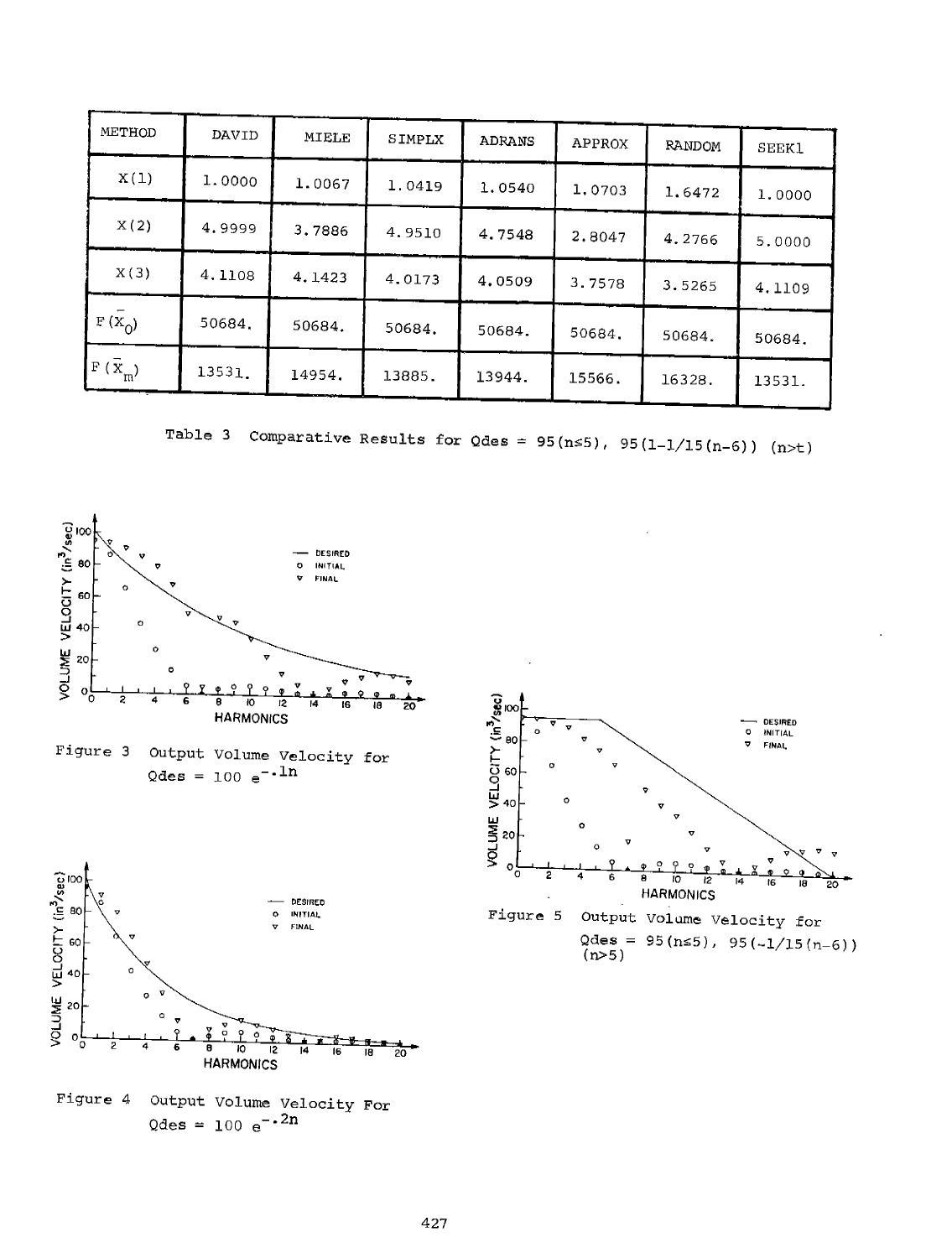Addendum to "Optimal Muffler Design" by Eric Sandgren and Kenneth M. Ragsdell as presented at the  $1974$   $\,$ Compressor Tecnology Conference

# by

# Eric Sandgren

It was noted that the desired output volume velocity functions chosen for the sample problem resulted in acoustical systems which are not in the ordinary sense mufflers. To demonstrate the case of muffler design in the conventional sense the results for a desired output volume. velocity of the form  $Q_2$  = 100e<sup>-.54</sup> are given below.

 $\sim$